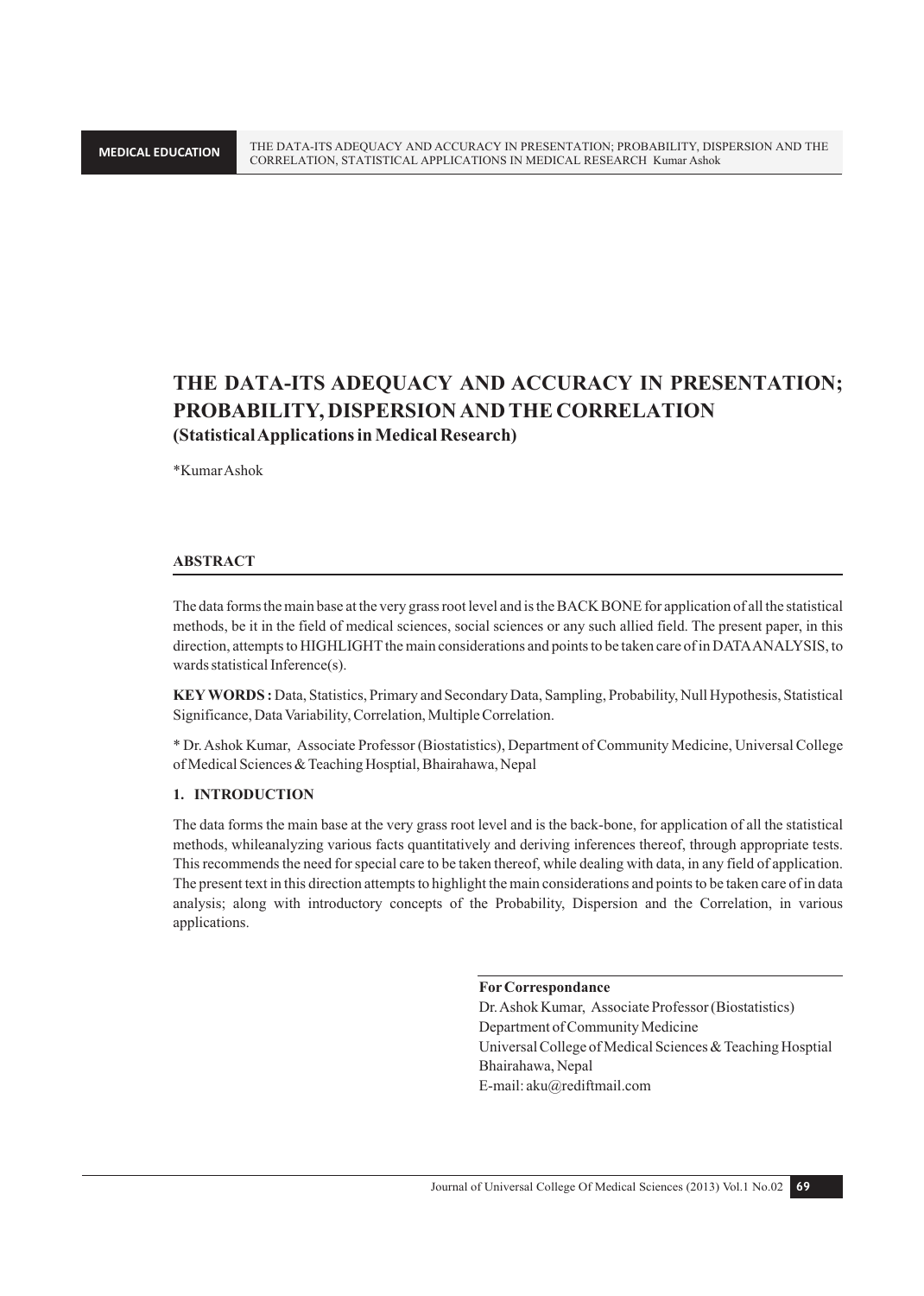## **2. THE DATA**

The Data,\*\* plural of the word datum, is generally referred to, as a set of numerical observations corresponding to different values of a variable which are collected for a predetermined purpose. Apart, the various characteristic features it must possess, are that

- \* These are numerical statements of facts, collected systematically and with reasonable degree of accuracy, for a pre determined purpose.
- $\div$  These are comparable and subject to analysis and interpretation.
- \* These always correspond to a group of units and not the individuals and are affected to a great extent by a multiplicity of causes.
- $\cdot \cdot$  These are subject to computations and estimates and that the interpretations derived upon thereof, are true only on average and generalized basis.
- $\div$  These are always liable to be misused and result to biased conclusion.
- $\triangle$  These result to, fallacious conclusions if mis-interpreted i.e., not referred to, in right perspectives with full reference to context.

It may also be pointed out that when the word 'STATISTICS' is USED in plural sense, then it is also referred to as data, like Statistics(Data) of Height, Weight, Income, Export, Body Temperature, Pulse Rate, RBC/WBC counts.

#### **\*\* STATISTICAL DATA-Their Care and Maintenance**

D.J.FINNEY, ISAS Bulletin No.1 A publication of Indian Society of Agricultural Statistics, New Delhi-110012.

#### **2.1 The Data Presentation:**

The next foremost problem after proper collection of data; whether primary data(data which are collected for the first time by the researcher himself) 'or' the secondary data (data which have already been collected by some other agency and the researcher has simply to find the source from which he can procure it); is its presentation, followedby analysis and interpretation; as the collected data in its original form, commonly called the RAW data, is generally so huge and complex that no meaningful information can be drawn from it, unless it is properly presented and summarized,systematically.

The main objective of data presentation thus, lies in that, the collected data must be so rearranged and presented in the form of CLASSIFIED data, such that its main characteristic features emerge away in respect of its similarities and

dissimilarities and that there is no ambiguity of any kind in its presentation.

The broad categories of data presentation are through TABLES, DIAGRAMS, GRAPHS, and CHARTSand through AVERAGES as a main device of data summarization, since "an average value" being a SINGLE VALUE; is representative of the whole group or data, it corresponds to.

#### **2.2. Data Analysis and Statistical Inference**:

As is well known. that of the two common methods of studying any population or distribution i.e. the method of complete enumeration (census method) and that of SAMPLING; most of studies in empirical research are based on sampling and as such great care is to be taken, since deriving a wrong interpretation will give a totally wrong picture not for only the sample but for the whole POPULATION or UNIVERSE.

While the data analysis part concerns mainly with the selection of suitable and proper statistical methods as per need; the inference part relates with drawing correct results and interpretations thereof and is inductive in nature; for the simple reason that we adopt the approach of INDUCTION i.e. from PARTICULAR to GENERAL in studying a population through SAMPLING.

The Statistical inference thus is mainly concerned firstly to SPECIFY, the population, the sample in selected from; and then to estimate the population values (PARAMETERS) on the basis of sample values (STATISTICS) with reasonable degree of accuracy at specified probability level and this is the stage which necessitates the use of 'probability' in statistical applications and we may rightly say 'Statistics' as the "Science of Estimates and Probabilities" which otherwise is also known as the "Science of Averages" as most of the statistical inferences hold good only on average basis".

#### **3. The Probability:**

Probability is the base of all statistical inferences as all the results in the theory of statistics are derived upon, only at specified probability levels. The main characteristic features of probability are:

- Numerically, probability always lies between O and I (both inclusive).
- Probability is always related either with "Random Experiment" i.e. the experiment whose outcome cannot be specified before hand,(as is usually in deterministic experiment) 'or' "an" "event" (i.e. the ultimate outcome of a TRIAL like tossing an unbiased coin, throwing a dice etc.)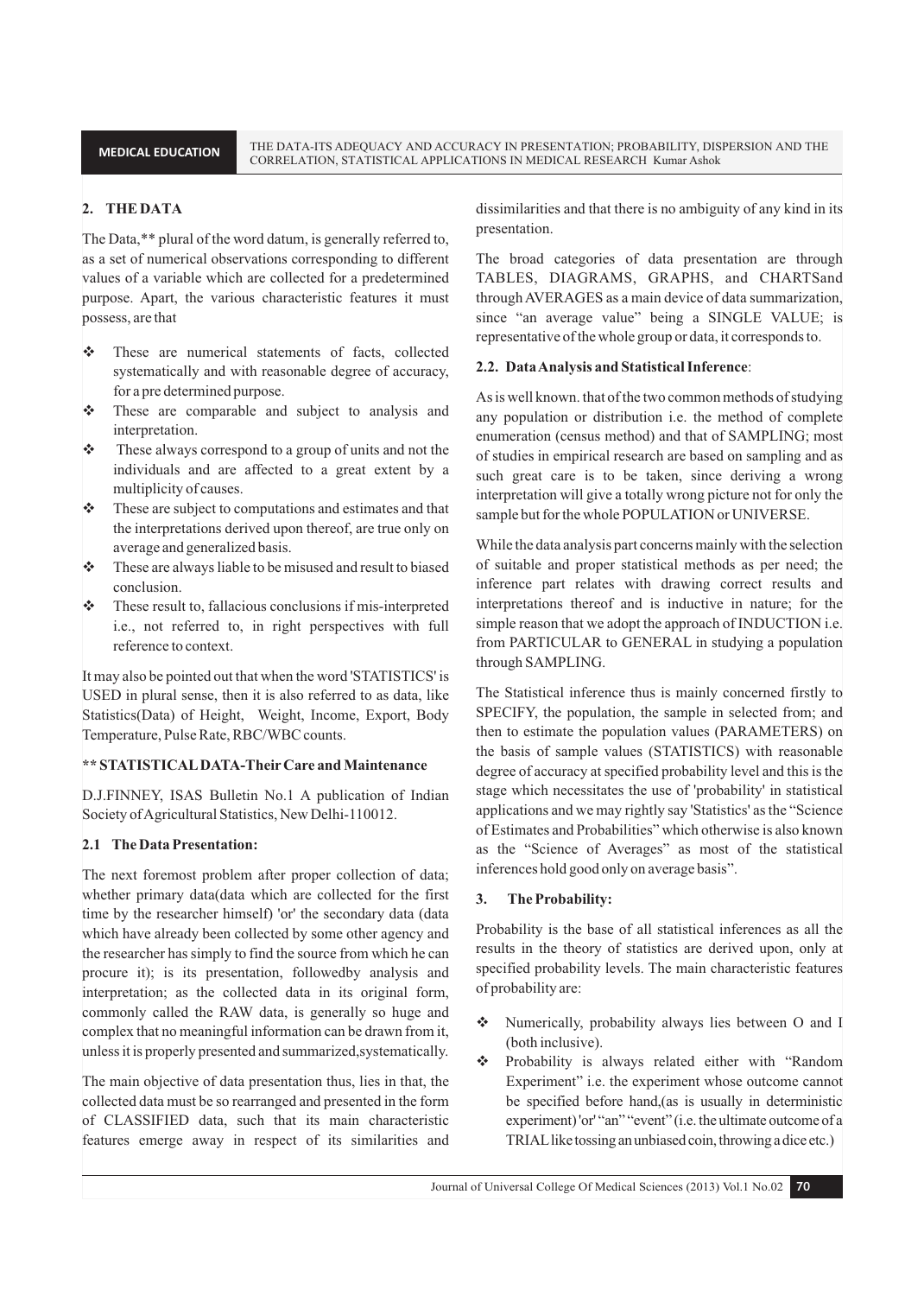**MEDICAL EDUCATION** THE DATA-ITS ADEQUACY AND ACCURACY IN PRESENTATION; PROBABILITY, DISPERSION AND THE CORRELATION, STATISTICAL APPLICATIONS IN MEDICAL RESEARCH Kumar Ashok

- An event with probability zero is certain to not happen and called an "IMPOSSIBLE event" while that with probability one is certain to happen and is called a "SURE event".
- $\triangleleft$  Mathematically the probability of happening of an event E is defined as the ratio of favourable cases of that event to the total number of cases related with that event, which are all exhaustive, equally likely and mutually exclusive.

```
In symbols, p(A) = m/n
```
 $m =$ favourable cases  $n =$ total number of cases

To quote with :

Probability of head in tossing an unbiased coin  $= p(H) = 1/2$ 

Probability of an Ace in selecting a card from the pack of cards= $p(A)=4/52=1/13$ 

If, p and q denote respective probabilities of success and failure; then



## **3.1 Probability in Statistical Inference:**

As already outlined 'statistical inference' may be rightly defined as the process of drawing inference(s) about PARAMETERS (Population Values) on the basis of corresponding STATISTICS (sample Values) ;through testing the Acceptance or Rejection of the Null Hypothesis(Ho),also called the Hypothesis of ZERO Difference, through suitable Test of Significance, at specified probability level.

In fact, while testing Ho a Test can commit Two TYPES of Error as under:

| Ho    | <b>Test Result</b> |                 |
|-------|--------------------|-----------------|
|       | Accept Ho          | Reject Ho       |
| True  |                    | Type I<br>Error |
| False | Type II<br>Error   |                 |

Thus, Rejecting a True Hypothesis is the the Type I error, while Accepting a False Hypothesis is the type II error. It is also evident that both of these errors cannot be MINIMIZED at the same time. As such after FIXING the PROBABILITY LEVEL of type I error; type II error is MINIMIZED to all possible extent. This probability level at which Type I error is fixed; is called the LEVEL OF SIGNIFICANCE.

The probability levels commonly used are respectively 0.05 and 0.01 which in terms of percentage are respectively 5 percent and 1 percent levels of significance. A 5 % significance level indicates that maximum chance of committing type I error "or" in general, Test Result being wrong is 5 out of 100.It is also pertinent at this stage toknow about STATISTICAL SIGNIFICANCE. If, in testing significance of OBSERVED DIFFERNCE between specified values like two MEANS, two VARIANCES, two PROPORTIONS; by appropriate TEST of SIGNIFICANCE at a given probability level- (1) The Null Hypothesis Hocan be accepted then it refers to that the said difference is, NOT significant or INSIGNIFICANT and that it is only due to chance or error factor and NOT a real one (2) Hois rejected then the said difference is said to be SIGNIFICANT and that it is not only due to chance or error factor, but a REAL one.The significance of "observed difference" can also be tested on the basis of corresponding 'p' value of the Test Statistic.As per popular notions (i) If, p>0.05 the said difference is NOT significant (ii) If.  $p<0.01$ , The said difference is HIGHLY significant.

## **4. The Dispersion:**

While, among various characteristics of a distribution 'or' a population, central tendency (a characteristics of first order) provides us that value which is representative of the whole distribution and where majority of its items have got a tendency to concentrate or cluster upon; the DISPERSION of the distribution (a characteristic of second order) provides us an idea about data variability i.e. the manner in which different items of the distribution are concentrated 'or' scattered 'or' distributed around the central value.

Among various measures of dispersion like Range, Quartile Deviation, Mean Deviation, Variance, Standard Deviation Coefficient of Variation; the most simple is the RANGE as the difference between the highest and lowest values; while the most popular and commonly used is the VARIANCE 'or' its positive square root, known as the STANDARD DEVIATION To quote with, given n values **x**1 ,**x**2………………**x**n of a variable x:

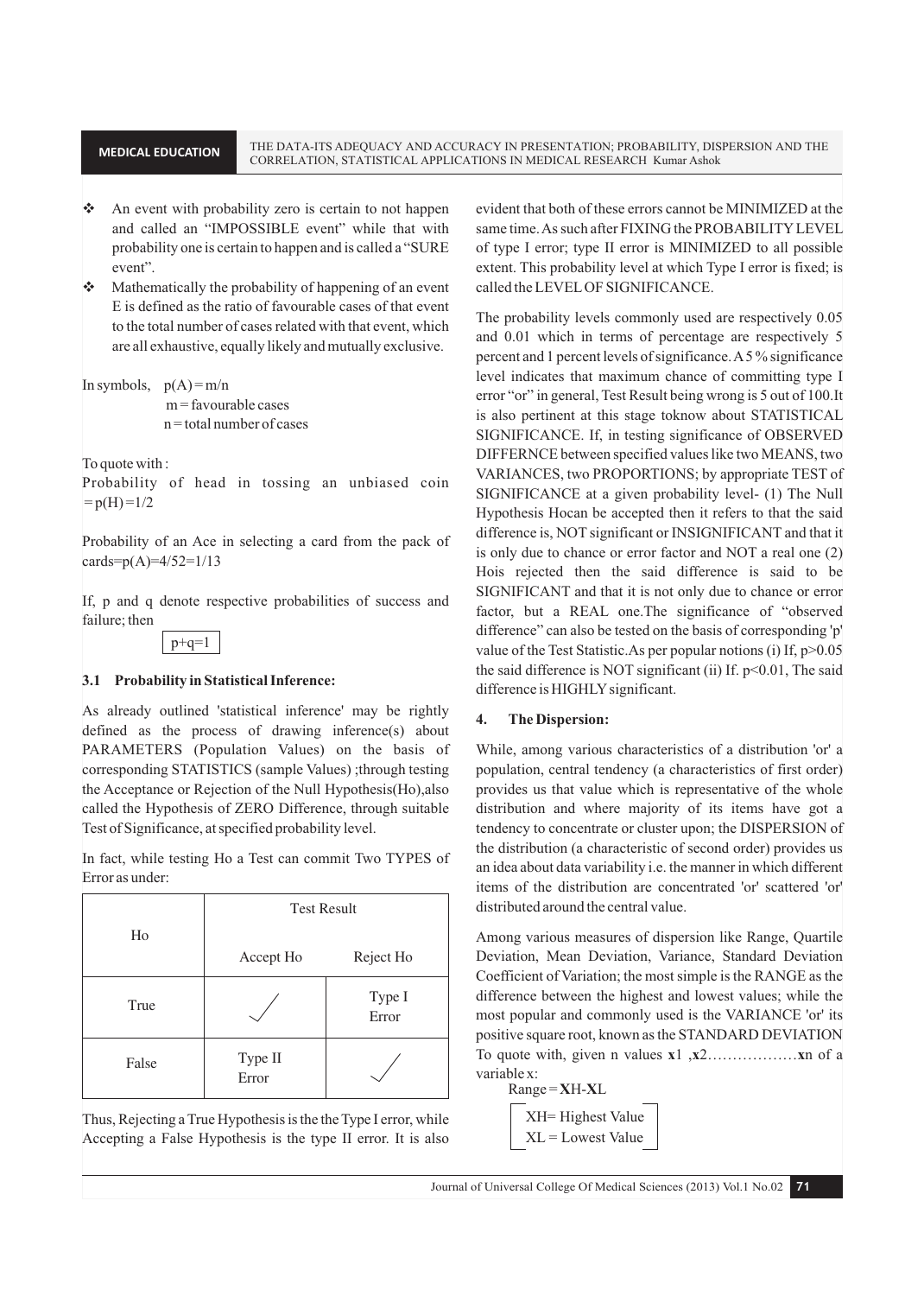#### **MEDICAL EDUCATION**

Used only in particular cases like Record of Daily Temperature, Annual Rainfall, Number of defective Items in Quality Control Charts.

Standard Deviation = 
$$
\sigma = \sqrt{\text{variance}}
$$

$$
\sqrt{\frac{\Sigma\left(X-\overline{X}\right)^2}{n}}
$$

Treated as the best measure of dispersion since it possesses all the characteristics of a satisfactory measure of dispersion.

Coefficient of variation (C.V.)

$$
= \frac{\text{Standard Deviation}}{\text{Mean}} \times 100
$$

Used (i) as a relative measure of dispersion as compared to mean (ii) to test the consistency of the given data (iii) to know the relative variation of the data related with different "units of measurements".

It is to be mentioned that all the above measures correspond to uni-variate distribution *i.e.* distributions with a single variable. However, if we have to study the dispersion in case of Bi-Variate distribution *i.e.* simultaneous variation in the values of two variable say X and Y at the sametime, the measure which is used is the covariance and defined as:

Covariance between X and Y = Cov (X,Y)  
= 
$$
\sum (X-X) . (Y-Y)
$$
  
<sub>n</sub>

#### 5. **The Correlation:**

The term correlation is used to study the relationship between two such variables in which by changing the values of one variable the values of other variable also change. To quote with, if X and Y are two variables such that by changing the values of X, Y also changes 'or' by changing the values of Y, X also changes; then there is correlation between them and they are said to be correlated; eg. (Area, Production); (Height, Weight);(Age of husband, Age of Wife);(Rain-fall, Agril Production); (Price, Supply); (Price Demand); (Pressure, Volume); (Body Temperature, Pulse Rate); (Body weight,  $B.M.I.$ ).

Further, the correlation can be (a) Positive 'or' Negative (b) Perfect or Incomplete (c) Simple 'or' Multiple.

#### 5. (a) (i) Positive Correlation

When the two variables X and Y move in the same

direction i.e. when X is increasing Y is also increasing  $(x \uparrow y \uparrow)'$  or' When X is decreasing Y is also decreasing  $(x \downarrow y \downarrow)$  the correlation between X and Y is said to be positive correlation e.g. (Area, Production); (Height, Weight):(Body Temperature, Pulse Rate);(Body weight, B.M.I.).

#### a) (ii) Negative Correlation:

When two variables X and Y move in opposite directions i.e. When X increases Y decreases  $(x \uparrow y \downarrow)'$  or when X decreases Y increases  $(x \downarrow y \uparrow)$  the correlation between X and Y is said to be Negative Correlation, e.g. (Pressure, Volume); (Price, Demand); (Height, B.M.I.).

#### 5. (b) (i) Perfect Correlation:

If two variables X and Y are correlated in such a way that by changing X the Values of Y change by a fixed quantity 'or' in a fixed proportion, there exists a Perfect Correlation between X an Y.

A perfect correlation can either be a perfect positive correlation 'or' a perfect negative correlation, depending upon the type of correlation between X and Y. To quote with: Table 1

| Positive       | Perfect Positive | Perfect Positive |
|----------------|------------------|------------------|
| Correlation    | Correlation      | Correlation      |
| (i)            | (ii)             | (iii)            |
| X              | X                | X                |
| Y              | Y                | Y                |
| $\Omega$       | 0                | $\Omega$         |
| 8              | 10               | 10               |
| 1              | 1                | 1                |
| 10             | 12               | 12               |
| 2              | 2                | 3                |
| 17             | 14               | 16               |
| 3              | 3                | 6                |
| 20             | 16               | 22               |
| $\overline{4}$ | $\overline{4}$   | 10               |
| 25             | 18               | 30               |

(ii) If the correlation is NOT a perfect, it is said to be an Incomplete Correlation.

#### 5.(c) (i) Simple Correlation:

If we study Correlation between Y and X it is said to be a simple Correlation.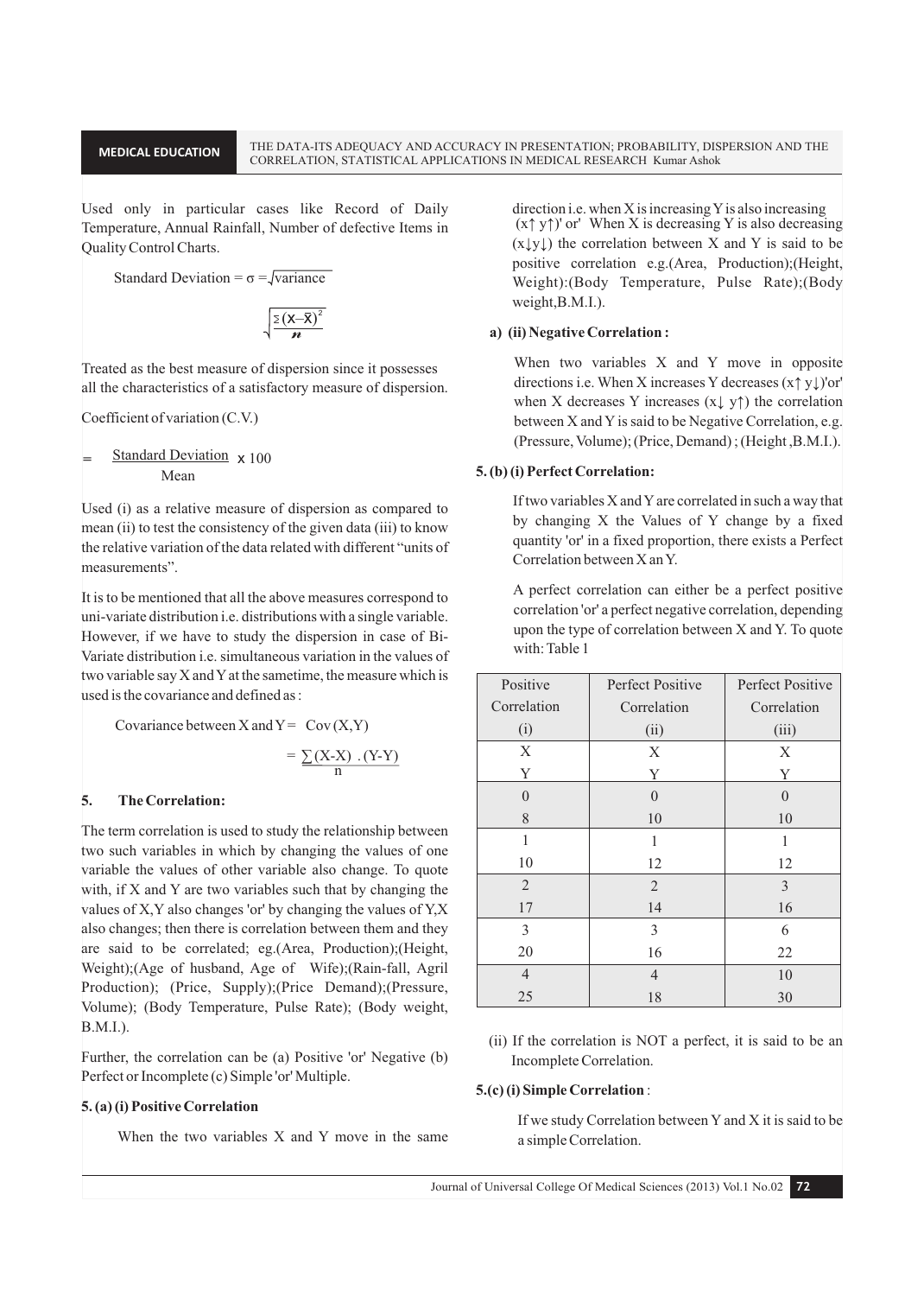#### **(ii) Multiple Correlation:**

If correlation is studied not only between Y and X, but between Y and a number of variables (**X**1 ,**X**2 ,…………**X**n) It is said to be a multiple Correlation. Such a correlation is studied when changes in the values of variable Y is not affected by changes in the values of only one variable X but by a number of variables **X**1,**X**2,………………**X**n.

Further, when in the case of a variable, the changes in which is governed not only by a single variable but by a number of variables, the correlation is studied between that variable and any one variable, nullifying the effects of all the remaining variables and is said to be a PARTIAL Correlation.

## **ZERO Correlation:**

If corresponding to X and Y, there is no change in the values of Y by changing X 'or' in the values of X by changing Y, then there is zero correlation 'or' NO correlation between X and Y.

The type of CORRELATION can also be studied graphically by SCATTER DIAGRAMS by potting the given values of  $(X, Y)$  or graph. If the trend of points is from  $(i)$ downwards to upwards it records a positive correlation, (ii) upwards to downwards it records a negative correlation. while (iii) if points are Scattered haphazardly then it shows that there is no correlation between X and Y.

#### **5 (d) Extent or Degree of Correlation:**

The degree of correlation between two variables X and Y shows the extent of relationship between them, i.e. by changing any one of them to what extent the other is changing.

This is measured by Karl Person's Coefficient of Correlation between X and Y; which is defined as:

$$
\mathbf{r}_{XY} = \mathbf{r}_{YX} = \mathbf{r} = \frac{\text{Cov}(X, Y)}{\sigma X \sigma Y}
$$

$$
= \frac{\text{Cov}(X, Y)}{\sqrt{\text{Var XVarY}}}
$$

$$
= \frac{Z(X-\overline{X}) (Y-\overline{Y})}{\sqrt{Z(X-\overline{X})^2, Z(Y-\overline{Y})^2}}
$$

Where,  $(\overline{X}, \overline{Y})$  = Means of  $(X, Y)$   $(\sigma X, \sigma Y)$  = Standard Deviation of  $(X, Y)$ 

 $n =$  number of pairs of observation of  $(X, Y)$ 

#### **(e) Properties of Correlation Coefficients:**

- i. This coefficient always is between -1 and +1 (both inclusive).
- ii. This is independent of units of measurement of X and Y.
- iii. This is independent of change of origin and scale.

#### **f) INTERPRETATION of the given value of 'r':**

- i.  $r=-1$  This indicates a perfect negative correlation between X and Y; indicating that X and Y move in opposite directions and that corresponding to a change in X,Y changes by a fixed quantity, or in a fixed proportion.
- ii. r lies between -1 and 0 (both exclusive):

 $Say, r = -0.32$ 

This indicates a negative Correlation between X and Y, meaning thereby when X increases Y decreases 'or' when X decreases Y increases.

- iii.  $r = 0$ , this indicates a zero correlation between X and Y.
- iv. r lies between 0 and +1. (both exclusive):

Say,  $r = 0.56$ 

This indicates a positive correlation between X and Y, meaning thereby that when X increases Y also increases 'or' when X decreases Y also decreases.

v.  $r=+1$ , This indicates a perfect positive Correlation between X and Y; meaning thereby that X and Y both move in the same direction and that corresponding to change in X,Y changes by a fixed quantity 'or' in a fixed proportion.

It may be pointed out at this stage that above Karl Person's correlation Coefficient 'r'; is termed as the correlation coefficient of zero order 'or' also as the LINEAR correlation Coefficient between X and Y.

(a) In case of data dealing with qualitative characteristics like Intelligence, Beauty, Obesity, Deafness, Blindness, etc. The correlation co-efficient is calculated by SPEARMAN'S

rank correlation Coefficient,**r**<sup>s</sup> defined as:

$$
\mathbf{r}_s = \frac{1 - 6 \Sigma d^2}{n(n^2 - 1)} \quad \text{, in case of 'untied' ranks}
$$

And,

$$
\mathbf{r}_{s} = \frac{1 - 6 \left[ 2d^{2} + \frac{\sum (p^{3} - p)}{12} \right]}{n(n^{2} - 1)}
$$
 in case of 'THED' ranks

Journal of Universal College Of Medical Sciences (2013) Vol.1 No.02 **73**